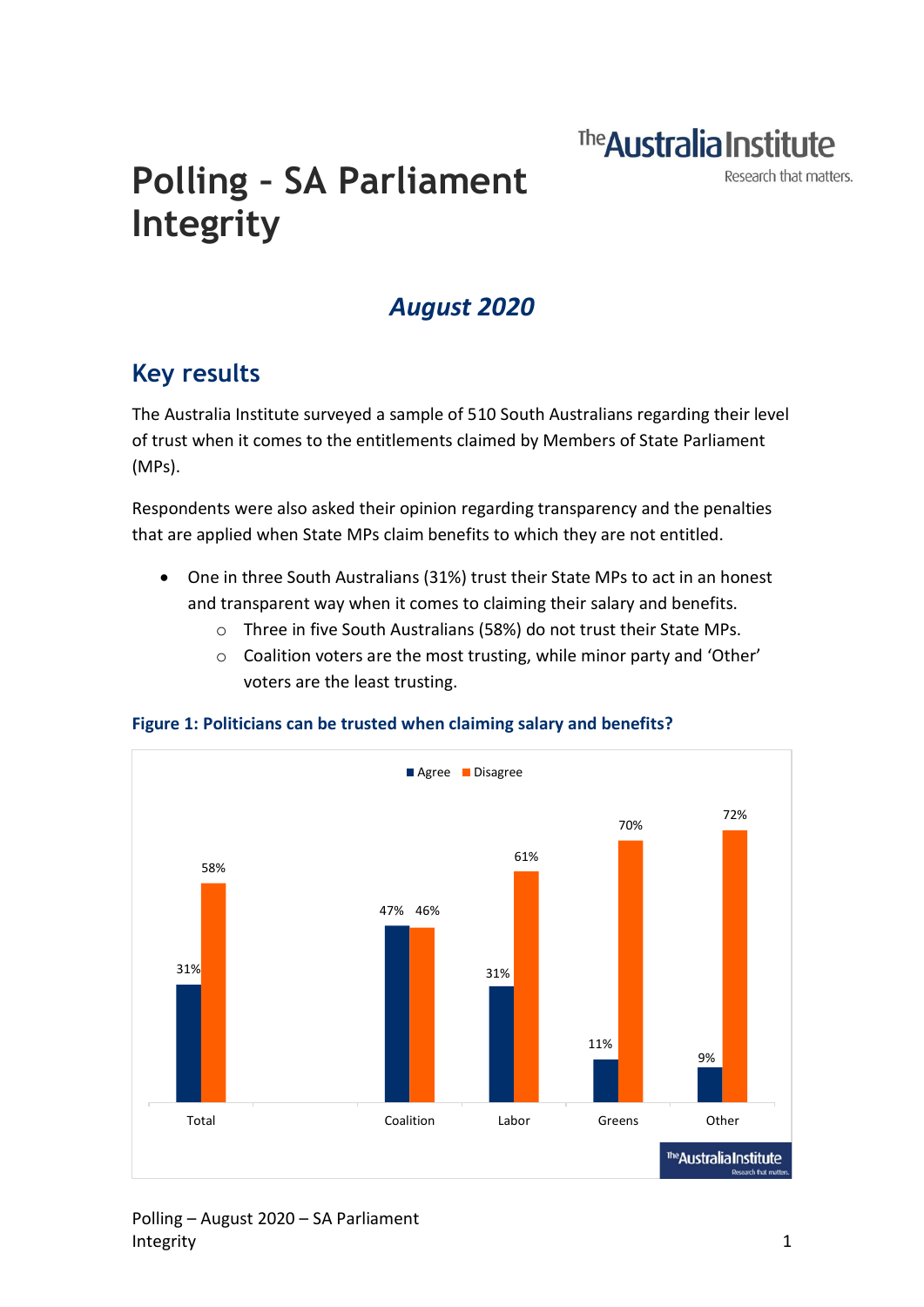Respondents were asked whether they supported or opposed a policy of having the full salary and benefits paid by the government to each Member of State Parliament listed publicly.

- Seven in ten South Australians (72%) support such a policy, including four in ten (43%) who strongly support it.
	- o Only 15% are opposed.
	- o There is majority support for the policy across voters for all political parties



**Figure 2: Support or oppose public listing of MPs' full salary and benefits**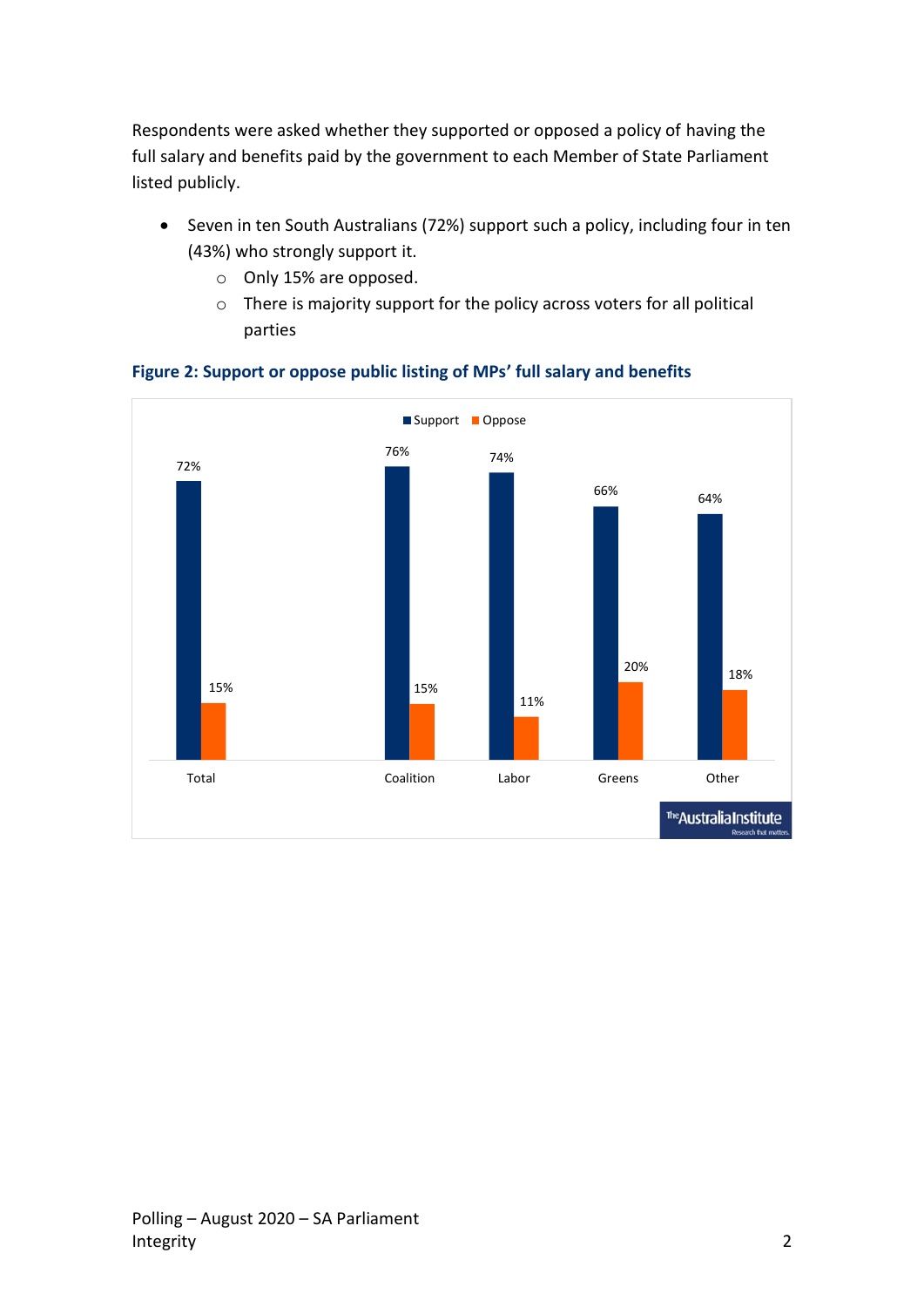Respondents were also asked whether they supported or opposed increasing the penalties for MPs who are found to have incorrectly claimed benefits and received public money that they were not entitled to.

- Nine in ten South Australians (88%) support increasing penalties, including a majority (55%) who strongly support it.
	- o Just 5% are opposed.



#### **Figure 3: Support or oppose increasing penalties**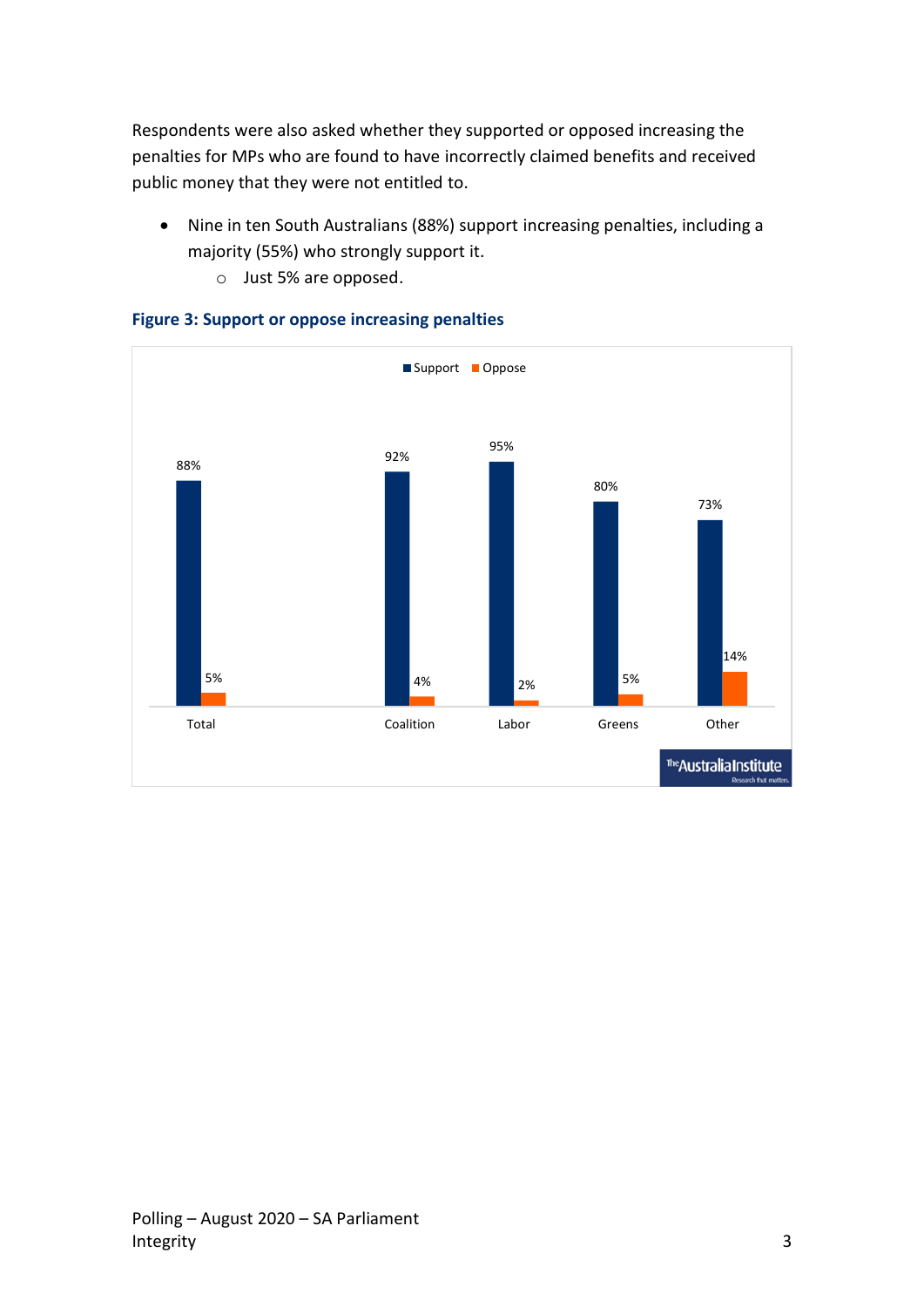## **Method**

The Australia Institute conducted a survey of 510 South Australians between 23 and 27 July 2020, online through Dynata, post-weighted to reflect social demographics by age and gender in South Australia.

Voting crosstabs show voting intentions for the lower house. Those who were undecided were asked which way they were leaning; these leanings are included in voting intention crosstabs, but results are also shown separately for undecideds. "LNP" includes separate responses for Liberal and National. "Other" includes Centre Alliance, One Nation, Jacqui Lambie Network and Independent/Other.